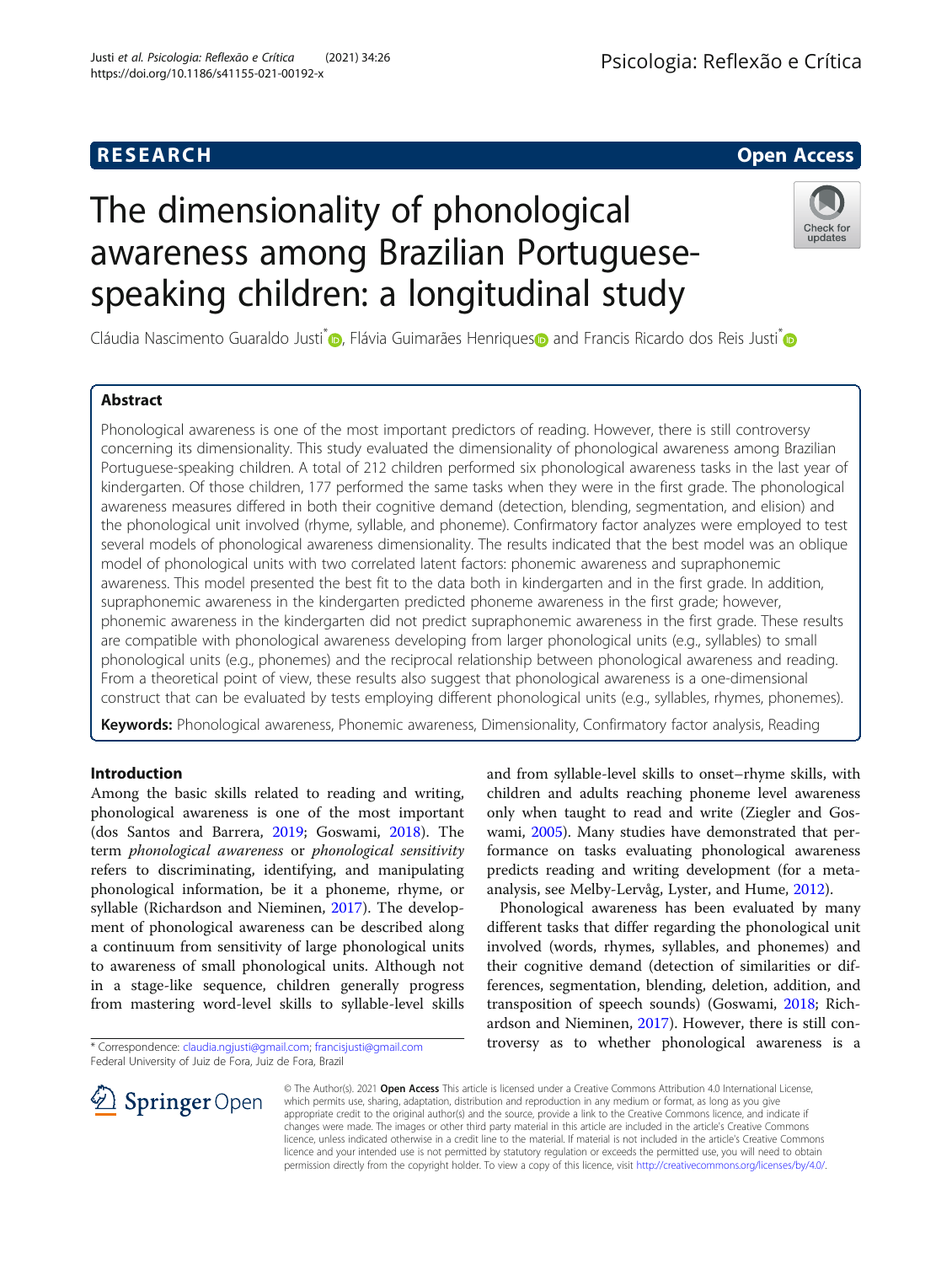unitary ability or not (e.g., Anthony et al., [2002](#page-11-0), [2011](#page-11-0); Hatcher and Hulme, [1999](#page-11-0); Papadopoulos, Kendeou, and Spanoudis, [2012](#page-11-0); Runge and Watkins, [2006;](#page-11-0) Schatschneider, Francis, Foorman, and Fletcher, [1999](#page-11-0); Vloedgraven and Verhoeven, [2009;](#page-11-0) Wagner et al., [1997;](#page-11-0) Wagner, Torgesen, and Rashotte, [1994](#page-11-0); Wolff and Gustafsson, [2015](#page-11-0)). Whether phonological awareness is one-dimensional or not is an important issue because it is directly related to the type of tasks one can use to assess phonological awareness. In the present study, we test several theoretical models on the dimensionality of phonological awareness in Brazilian Portuguese. Also, we evaluate whether the same model would describe the phonological awareness dimensionality in kindergarten and at the end of first grade. To do this, first, we review the research about phonological awareness dimensionality internationally and with Brazilian Portuguese speakers. After this, we present the rationale for the present study and its goals.

# International studies on phonological awareness dimensionality

One of the first studies about phonological awareness dimensionality was conducted by Stanovich, Cunningham, and Cramer ([1984](#page-11-0)). In that study, 49 kindergarten children performed phonological awareness tasks differing in the unit of sound involved (rhyme and phoneme) and in their cognitive demand (production, detection, substitution, and deletion). The researchers performed an exploratory factor analysis considering the scores on the ten tasks administered and identified evidence of only one factor, which accounted for 48% of the variance in the data.

Wagner, Torgesen, Laughon, Simmons, and Rashotte's ([1993](#page-11-0)) study was one of the first to report evidence that phonological awareness may not be a one-dimensional construct. The study was conducted with 95 kindergartners and 89 second-graders. In the study, several phonological awareness tasks were administered, such as phoneme deletion, rhyme and alliteration detection, phoneme segmentation, blending onset and rhyme, blending phonemes into words, and blending phonemes into nonwords. Also, confirmatory factor analysis models were constructed to identify the model most consistent with the data. The results indicated that the twocorrelated-factor model, with one factor indexed by three measures of blending (termed "phonological synthesis") and another indexed by the other measures of phonological awareness (termed "phonological analysis"), demonstrated the best fit to the data.

Because of the inconsistency of the initial findings on the dimensionality of phonological awareness, several other studies on this topic were conducted, including, for example, the studies by Wagner and colleagues

(Wagner et al., [1994](#page-11-0); Wagner et al., [1997\)](#page-11-0); Anthony and colleagues (Anthony et al., [2002](#page-11-0); Anthony et al., [2011](#page-11-0)); Schatschneider et al. [\(1999\)](#page-11-0); Hatcher and Hulme ([1999](#page-11-0)); Runge and Watkins ([2006](#page-11-0)); Papadopoulos and colleagues (Papadopoulos, Spanoudis, and Kendeou, [2009](#page-11-0); Papadopoulos et al., [2012](#page-11-0)); and Vloedgraven and Verhoeven ([2009\)](#page-11-0). The results were mixed, with some studies corroborating the one-dimensionality of phonological awareness (Anthony et al., [2002](#page-11-0), [2011;](#page-11-0) Papadopoulos et al., [2012](#page-11-0); Schatschneider et al., [1999](#page-11-0); Vloedgraven and Verhoeven, [2009;](#page-11-0) Wagner et al., [1997\)](#page-11-0) and some studies corroborating the two-dimensionality of the construct (Hatcher and Hulme, [1999](#page-11-0); Runge and Watkins, [2006](#page-11-0); Wagner et al., [1994](#page-11-0); Wolff and Gustafsson, [2015](#page-11-0)).

It should be noted that despite presenting consistent results, the studies that corroborated the onedimensionality of phonological awareness (Anthony et al., [2002,](#page-11-0) [2011;](#page-11-0) Papadopoulos et al., [2012;](#page-11-0) Schatschneider et al., [1999](#page-11-0); Vloedgraven and Verhoeven, [2009](#page-11-0); Wagner et al., [1997\)](#page-11-0) differed significantly regarding either the participants' language, age, or the phonological awareness tasks administered. The languages included Dutch (Vloedgraven and Verhoeven, [2009\)](#page-11-0), Greek (Papadopoulos et al., [2012\)](#page-11-0), Spanish (Anthony et al., [2011](#page-11-0)), and English (Anthony et al., [2002](#page-11-0); Schatschneider et al., [1999](#page-11-0); Wagner et al., [1997\)](#page-11-0). Considering age, for example, the study by Anthony et al. [\(2002\)](#page-11-0) was conducted with younger children (2 and 3 years of age), and the study by Wagner et al. ([1997](#page-11-0)) was conducted with older children who were already in the  $4<sup>th</sup>$  grade. Most phonological awareness tasks included rhyme and phoneme awareness measures, with cognitive demand varying among the studies. Furthermore, and most importantly, the onedimensional models were different across studies. For example, in Anthony et al. [\(2011\)](#page-11-0), the best model was characterized by four factors related to the tasks' cognitive demand (blending multiple-choice, blending freeresponse, elision multiple-choice, and elision freeresponse) loaded on a single, second-order factor. However, in Papadopoulos et al.'s [\(2012\)](#page-11-0) study, the phonological awareness dimensionality was best captured by a nested-factor model, which consisted of a general firstorder factor, a first-order supraphonemic factor, and a first-order phonemic factor, thus, taking into account the phonological unit involved in the tasks (e.g., rhyme, syllable, and phoneme).

On the other hand, the studies that reported evidence refuting the one-dimensionality of phonological awareness (Hatcher and Hulme, [1999;](#page-11-0) Runge and Watkins, [2006](#page-11-0); Wagner et al., [1994\)](#page-11-0) were also not consistent regarding the types of factors identified. For example, Wagner et al. [\(1994](#page-11-0)) replicated the findings of Wagner et al. [\(1993\)](#page-11-0): two factors were identified, one termed "phonological synthesis" (indexed by the items of the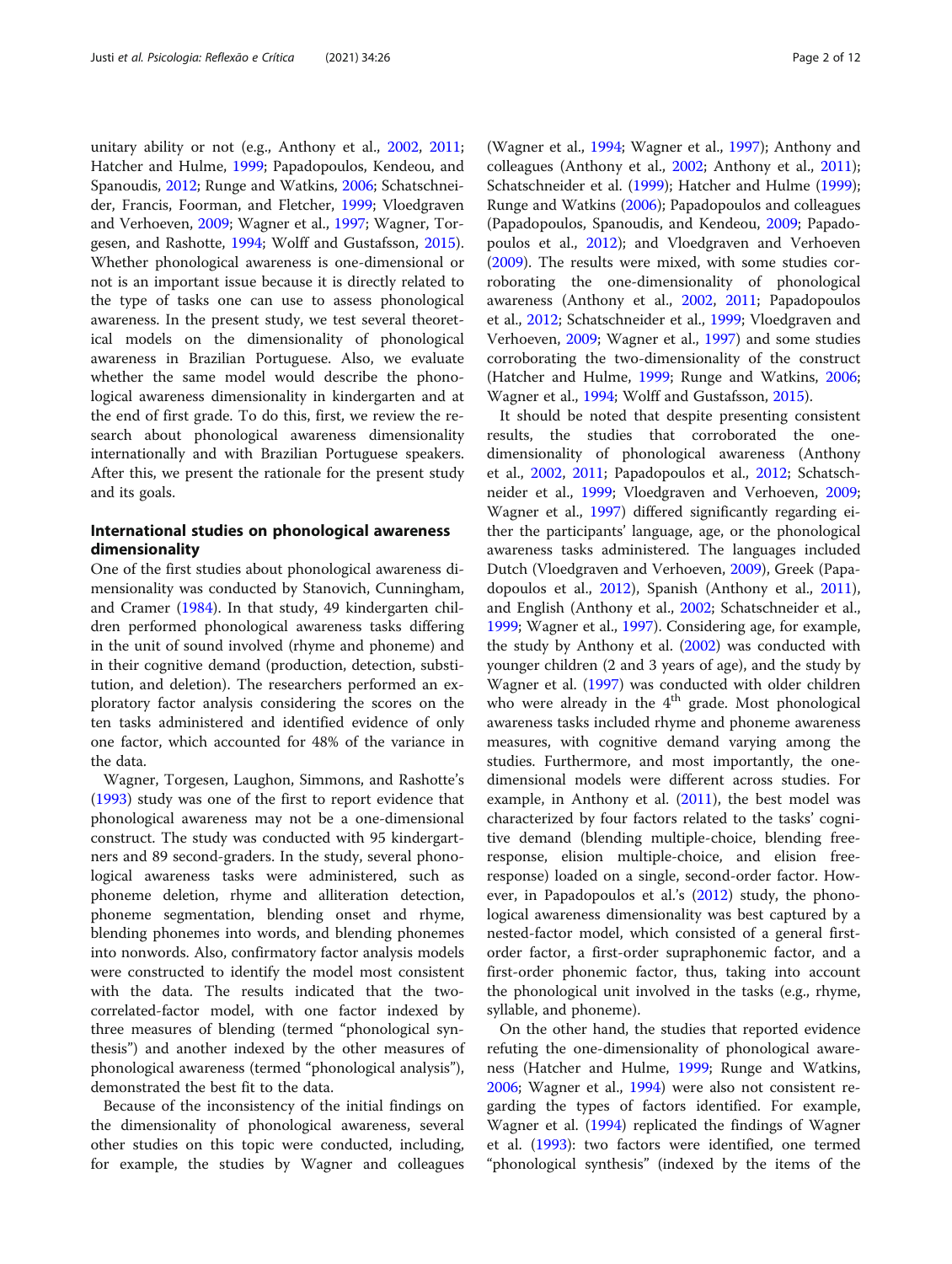measures of blending) and another termed "phonological analysis" (indexed by the items of the measures of phoneme deletion, rhyme, and alliteration detection and phoneme segmentation). In turn, in the study by Runge and Watkins [\(2006\)](#page-11-0), although the researchers also identified two factors, the first factor included measures of phoneme detection and manipulation, and the second factor included measures of rhyme. Thus, whereas cognitive demand (analysis versus synthesis) defined the difference between the factors in the studies by Wagner et al. [\(1993,](#page-11-0) [1994](#page-11-0)), in Runge and Watkins, it was the phonological unit involved in the tasks (rhyme versus phoneme).

Hatcher and Hulme ([1999\)](#page-11-0) presented results more consistent with Runge and Watkins because, in their study, the measure of rhyme loaded on a factor different from the measures involving phoneme deletion, blending, and segmentation. Besides, recently, Wolff and Gustafsson ([2015](#page-11-0)) employed phonological awareness tasks varying in cognitive demand (identification, blending/ segmentation, and manipulation) and phonological unit (morpheme/word, syllable, and phoneme) and used confirmatory factor analysis to test different models about phonological awareness dimensionality. Although they refuted a one-dimensional model, their results corroborated a bifactor model with a general factor and four narrow factors representing the cognitive demand (blending/segmentation and manipulation) and the phonological unit (morphemes/words and phonemes) involved in the tasks.

Further complicating the issue of phonological awareness dimensionality, we shall consider that the degree of correspondence between graphemes and phonemes of a writing system can vary. This variation can affect the relationship between phonological awareness and reading (e.g., Ziegler et al., [2010\)](#page-11-0). According to the psycholinguistic grain size theory (Ziegler and Goswami, [2005](#page-11-0)), since phonological awareness has a reciprocal relationship with reading, consistency in grapheme-phoneme mapping affects the development of phonological awareness (allowing the refinement of phonemic awareness). Consequently, it is possible that the dimensionality of phonological awareness could also be affected by the language's writing system. Thus, research about the dimensionality of phonological awareness in understudied languages like Brazilian Portuguese is an important source of evidence for this debate.

According to Seymour, Aro, and Erskine [\(2003](#page-11-0)) classification, Portuguese has a simpler syllabic structure than Swedish and Dutch and is in an intermediate position concerning the consistency in the grapheme-phoneme mapping (between English, which has the less consistent grapheme-phoneme mapping, and Greek and Spanish, which have very consistent grapheme-phoneme mappings). Therefore, considering the languages in which phonological awareness dimensionality was studied so far (Greek—Papadopoulos et al., [2012,](#page-11-0) Spanish— Anthony et al., [2011,](#page-11-0) Swedish—Wolff and Gustafsson, [2015](#page-11-0), Dutch—Vloedgraven and Verhoeven, [2009,](#page-11-0) and English—e.g., Anthony et al., [2002](#page-11-0) and Hatcher and Hulme, [1999\)](#page-11-0), Brazilian Portuguese adds information on variations in syllabic structure and consistency in grapheme-phoneme mapping.

#### Studies with Brazilian Portuguese

Regarding studies conducted with Brazilian Portuguese speakers, to our knowledge, three studies investigated the factorial structure of different measures of phonological awareness: Godoy and Cogo-Moreira [\(2015\)](#page-11-0); Santos and Lima [\(2017](#page-11-0)); and Germano, César, and Capellini ([2017\)](#page-11-0). The study by Godoy and Cogo-Moreira ([2015](#page-11-0)) included three measures of phonemic awareness (phoneme segmentation, onset deletion in nonwords with a consonant-vowel-consonant [CVC] structure, and onset deletion in nonwords with a consonant-consonant-vowel [CCV] structure); this study was conducted with 176 Brazilian  $1<sup>st</sup>$  to  $5<sup>th</sup>$  graders. The researchers assessed the fit of the data to a model in which the items of each of the three phonological awareness measures represented different factors that were correlated (segmentation, CVC deletion, and CCV deletion). The results indicated a good fit of this model to the data. The correlation among the three factors was strong. However, the authors did not compare the three-factor model with a one-factor model to assess which model best fits the data.

Santos and Lima ([2017\)](#page-11-0) aimed to investigate the evidence of construct validity of a phonological awareness instrument, the Roteiro de Avaliação da Consciência Fonológica (RACF). The RACF comprises three sections of items, each with five items to evaluate difficulties in detecting a phoneme at the beginning, middle, and end of words. Although the authors expected a single factor in the instrument, exploratory and confirmatory factor analysis suggested three factors in the RACF. These results are difficult to interpret theoretically because there is not a manipulation of phonological unit (e.g., syllable X phoneme) or cognitive demand (e.g., analysis X synthesis) in the RACF. Thus, as Santos and Lima acknowledge, the factors could be a byproduct of item difficulty (e.g., differential difficulty in detecting a phoneme at the beginning, end, and middle of the words).

Germano et al. [\(2017\)](#page-11-0) evaluated the dimensionality of phonological awareness in the context of a screening protocol to identify children at risk of dyslexia. The study included several phonological awareness measures comprising rhyme production, rhyme identification, syllabic segmentation, production of words from a given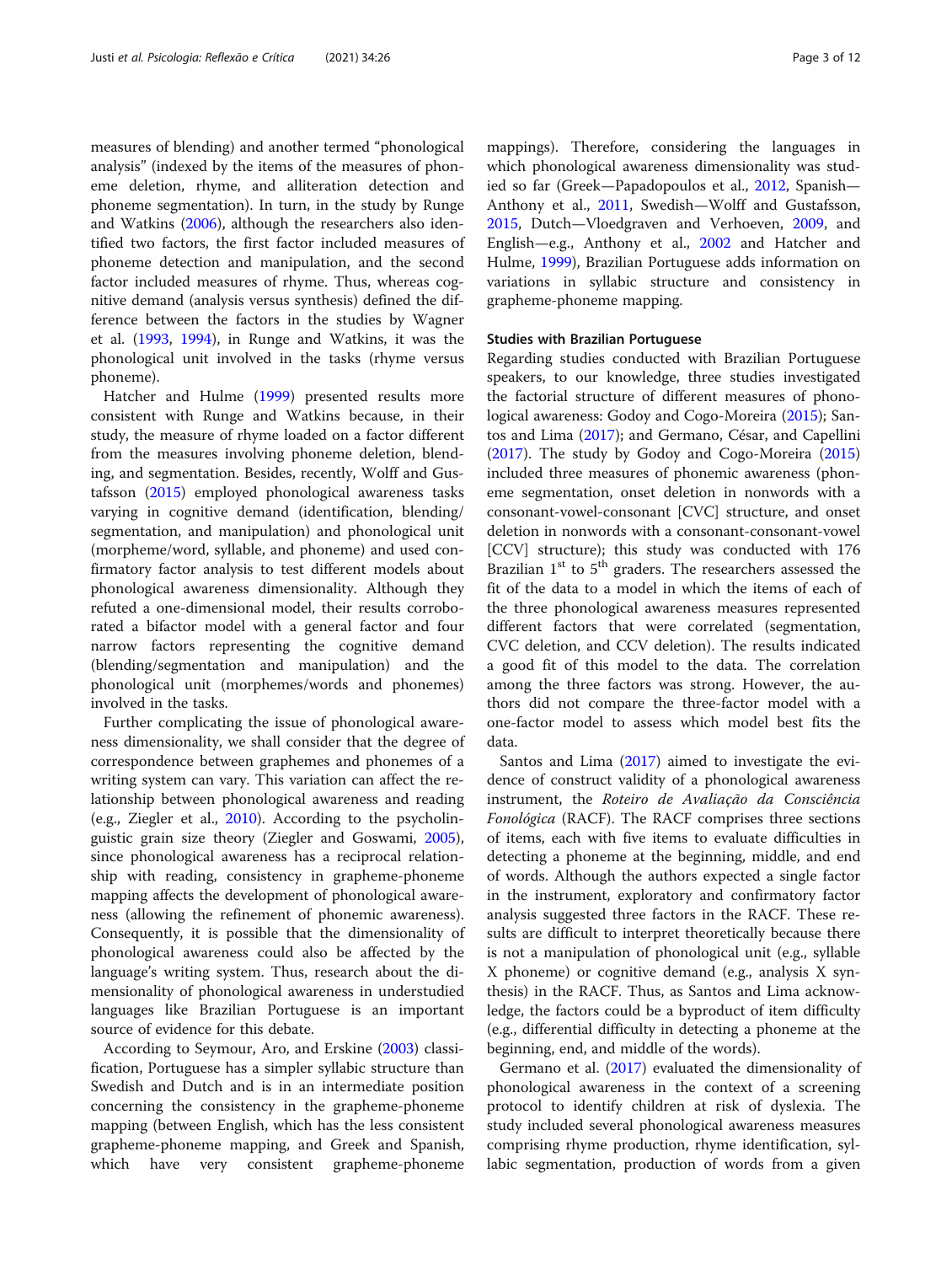phoneme, phonemic synthesis, and phonemic analysis. A total of 149 children aged 6 years to 6 years and 11 months were evaluated in phonological awareness and several other measures. An exploratory factor analysis was carried out, and four factors were retained. More importantly, the phonological awareness measures loaded mainly in two factors, one with measures of rhyme, alliteration and letter-naming knowledge, and the other with measures of phoneme analysis and synthesis, together with rapid automatized naming and word and nonword decoding. These results suggest that the phonological unit involved in the tasks (e.g., phonemic X supraphonemic) could be responsible for the two-dimensionality of phonological awareness. However, it is important to notice that syllabic segmentation did not load in the same factor as rhyme and alliteration. Besides, the inclusion of other variables not theoretically related to phonological awareness in the analysis makes it difficult to interpret the factors.

### The present study

Considering the divergence among the results from studies on the dimensionality of phonological awareness conducted thus far in Brazil (Germano et al., [2017;](#page-11-0) Godoy and Cogo-Moreira, [2015](#page-11-0); Santos and Lima, [2017](#page-11-0)), and internationally (Anthony et al., [2002](#page-11-0), [2011;](#page-11-0) Hatcher and Hulme, [1999;](#page-11-0) Papadopoulos et al., [2012](#page-11-0); Runge and Watkins, [2006](#page-11-0); Schatschneider et al., [1999;](#page-11-0) Vloedgraven and Verhoeven, [2009](#page-11-0); Wagner et al., [1997](#page-11-0); Wagner et al., [1994](#page-11-0); Wolff and Gustafsson, [2015](#page-11-0)), we aim to investigate this issue. The present study included measures that differ in their cognitive demand (detection, blending, segmentation, and deletion) and the phonological unit (rhyme, syllable, and phoneme). Thus it allows assessing whether measures that differ only in their cognitive demand (e.g., blending compared with segmentation) or in the linguistic unit emphasized (e.g., syllable compared with phoneme) will be in the same factor or different factors. To investigate this issue, confirmatory factor analysis was employed to test five models. One model representing a strong one-dimensional hypothesis: a one-dimensional model with all measures indexing a single factor. Two oblique models representing weak onedimensional hypotheses: a two-dimensional model with two correlated factors representing phonological units (phonemic X supraphonemic); and a two-dimensional model with two correlated factors representing cognitive demand (analysis X synthesis). Two orthogonal models tested strong two-dimensional hypotheses: a twodimensional model with two uncorrelated factors representing phonological units (phonemic X supraphonemic); and a two-dimensional model with two uncorrelated factors representing cognitive demand (analysis X synthesis).

In addition, the present study also investigates longitudinally whether phonological awareness dimensionality would be the same in kindergarten and at the end of the first grade (formal reading instruction starts in Brazil in the first grade). Thus, it allows evaluating the effect of reading instruction on phonological awareness dimensionality. It is important to do this because, according to the psycholinguistic grain size theory (Ziegler and Goswami, [2005\)](#page-11-0), phonological awareness has a reciprocal relationship with reading and phonemic awareness only develops along with the teaching of reading.

We have no knowledge of other studies that have conducted a comprehensive investigation of phonological awareness dimensionality in Brazilian Portuguese like this one. Theoretically, it is important to have data on the dimensionality of phonological awareness in different languages because this can clarify whether phonological awareness is a general metalinguistic ability that underlies the acquisition of literacy in any alphabetical language (Khalaf, Santi, Kulesz, Bunta, and Francis, [2019](#page-11-0)). From a more practical point of view, it is essential to evaluate the dimensionality of phonological awareness because it has implications for test building and psychological assessment in terms of the kind of items employed in phonological awareness' tasks and their interpretation.

# Method

## **Participants**

This study included 212 Brazilian children enrolled in the last year of kindergarten. Of the 212 children, 99 were enrolled in private schools, including 47 boys and 52 girls; and 113 were enrolled in public schools, including 55 boys and 58 girls. Considering the entire sample, the children's mean age at the beginning of the study was approximately 6 years (72.2 months), with a standard deviation of 3.7 months. All children had Brazilian Portuguese as their native language and were from nine private schools and seven public schools from different regions in a city of approximately 500,000 inhabitants in southeastern Brazil. Of the 212 children who participated in the study at time 1 (last year of kindergarten), 177 performed the same phonological awareness tasks at time 2 when they were in the first grade. The main reasons for the loss of participants from time 1 to time 2 were children who changed schools; children who missed one of the testing sessions; and children who did not want to participate in time 2. The children's mean age at time 2 was approximately 6 years and 8 months (80.2 months), with a standard deviation of 3.6 months. There were 89 boys and 88 girls in time 2.

The inclusion criterion was the signing of the Informed Consent Form by the children's guardians. The exclusion criterion was a parental report of diagnosis of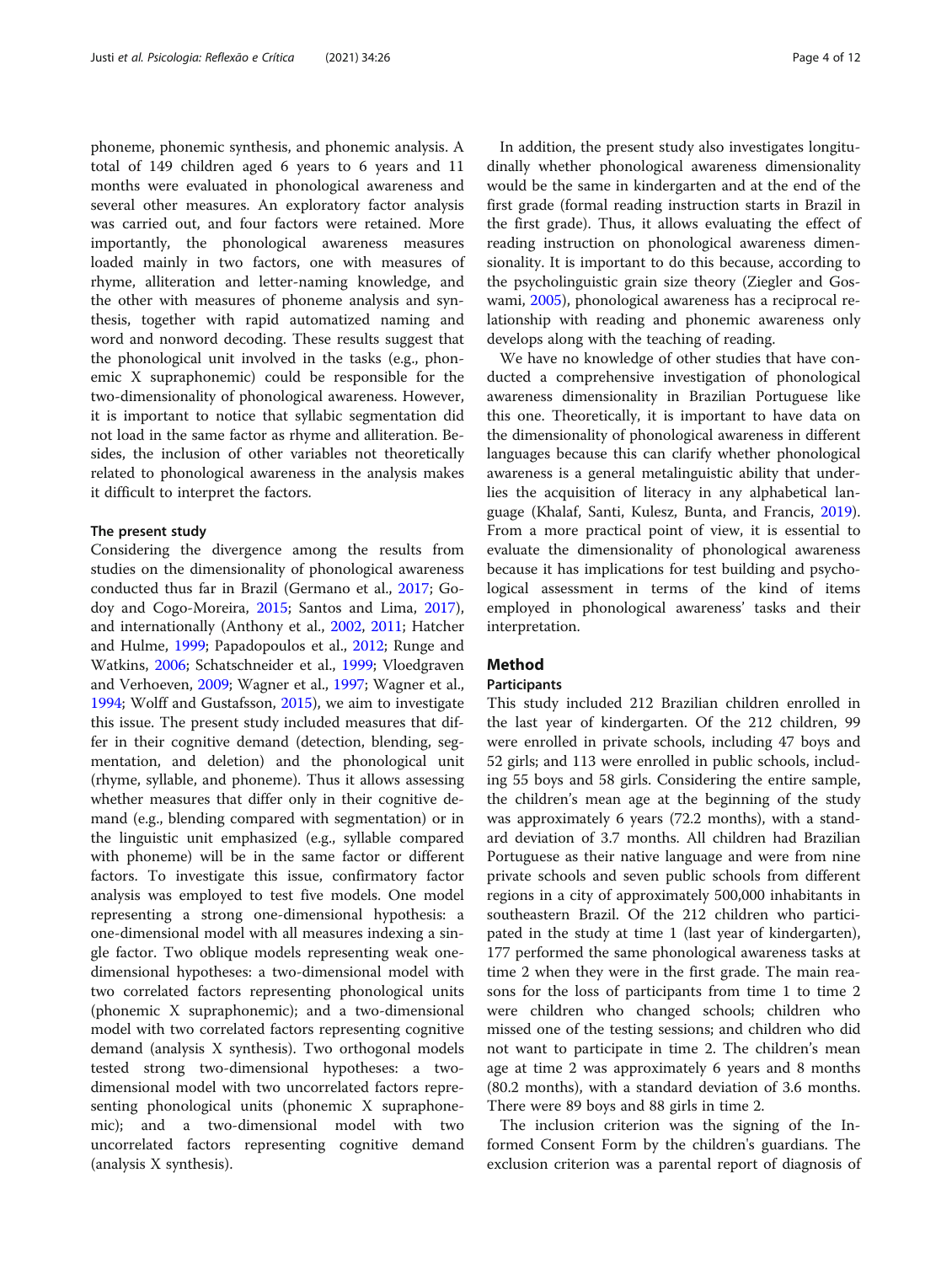intellectual disability, including, for example, Down syndrome and fragile X syndrome, or the presence of uncorrected sensory impairments such as blindness or deafness. The exclusion criterion for time 2 was the same for time 1. None of the children needed to be excluded from time 2 due to these exclusion criteria. Thus we are assuming a typical developing sample in the present study.

## Procedures and materials

Each phonological awareness task comprised three training items and 10 test items. For all tasks, in the three training items, feedback regarding the correctness of participant answers was included to ensure that all participants knew what was expected of them. The words for all tasks were sampled from Pinheiro's word count (Pinheiro, [1996](#page-11-0)) to avoid unusual items within each task. Each item answered correctly scored one point on all tasks. The selection and development of these tasks considered the level of difficulty and the linguistic complexity used in previous studies which assessed phonological awareness dimensionality (e.g., Anthony, Lonigan, Driscoll, Phillips, and Burgess, [2003](#page-11-0); Anthony and Lonigan, [2004](#page-11-0); Papadopoulos et al., [2012;](#page-11-0) Wolff and Gustafsson, [2015](#page-11-0)) or in Brazilian Portuguese studies (e.g., Cardoso-Martins, [1995](#page-11-0); Germano et al., [2017](#page-11-0); Roazzi, Roazzi, Justi, and Justi, [2013](#page-11-0)). The tasks were developed by the authors' research group.

Rhyme detection task This task requires the child to say which of three words presented orally and, concomitantly, in images have a similar final sound, that is, that rhyme. For example, after being presented with the words /pwte/[POT], /bwte/ [BOAT] and /vaka/ [COW], the child should say /pwte/ and /bwte/. The items were arranged at a level of increasing difficulty, considering the number of shared phonemes between the distractor and targets. Based on the present study's data, this task had a Cronbach's alpha reliability coefficient of .55.

Syllable blending task In this task, each target word is pronounced, including a 1-s pause between each syllable (/Ra/; /to/), and the child is asked to join the syllables mentally and to say the resulting word (/Rato/, [RAT]). Based on the present study's data, this task had a Cronbach's alpha reliability coefficient of .92.

Syllable segmentation task This task requires the child to segment the words spoken by the experimenter (for example: /Rato/, [RAT]) into their respective syllables (/Ra/; /to/), using images to help the child in this task. Based on the present study's data, this task had a Cronbach's alpha reliability coefficient of .88.

Phoneme blending task In this task, isolated phonemes are presented  $(|R\rangle; |a\rangle; |t\rangle; |o\rangle)$ , and the child is asked to mentally join them and say the resulting word (/Rato/, [RAT]). Based on the present study's data, this task had a Cronbach's alpha reliability coefficient of .88.

Phoneme segmentation task This task requires the child to say the phonemes heard (for example: /R/; /a/;  $/t$ ;  $(o)$  in the words spoken by the experimenter (for example: /Rato/, [RAT]). Figures are used in this task to help the child visually. Based on the present study's data, this task had a Cronbach's alpha reliability coefficient of .88.

Phoneme elision task This task consists of orally presenting a word (for example: /Rato/, [RAT]) and requires the participant to mentally delete a specific sound pronounced by the experimenter (for example: /R/) and say the remaining sound (for example: /ato/). Based on the present study's data, this task had a Cronbach's alpha reliability coefficient of .87.

After the schools were contacted and permission to conduct the study in their facilities was granted, all children from the final year of kindergarten who wanted to participate in the study and whose parents authorized their participation performed the phonological awareness tasks described above. The tasks were administered in the last three months of the school year, on days and at times agreed upon with the school administrators and teachers. Each child participated in one individual session of approximately 30 min each.

#### Ethics statement

This study is part of a broader longitudinal study approved by the Human Research Ethics Committee of the authors' institution (Protocol: 16525513.9.0000.5147). Procedures in this study adhered to ethical research policies and were also approved by the children's schools board. In addition to the signing of the Informed Consent Form by the children's guardians, oral assent was obtained from each child at every testing session.

# Results

Data on the maximum possible score of the task, the maximum score obtained, the minimum score obtained, mean, standard deviation, skew, and kurtosis obtained in the phonological awareness tasks are outlined in Table [1.](#page-5-0)

As presented in Table [1](#page-5-0), the scores of the measures rhyme detection, syllable blending, and syllable segmentation had higher variability than the scores on phonemic awareness measures. The Children performed above chance level in all tasks in the kindergarten (T1) and first grade (T2) (one-sample T tests, all  $p$  values  $\lt$ 0.01). Except for syllable blending, as expected, all scores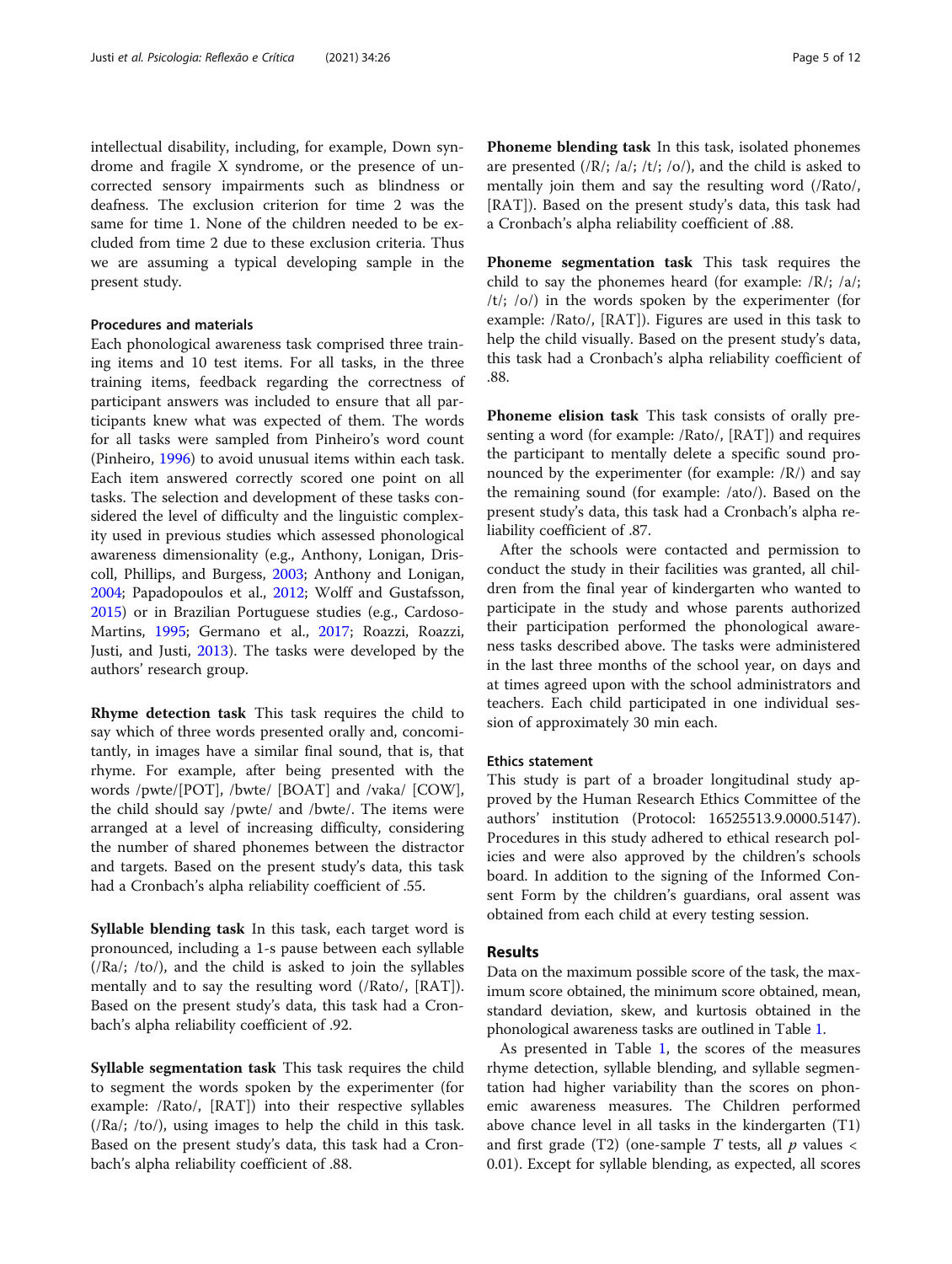|             | N   | Chance       | Mx. T. | Mx. O. | Mn. O.       | M(SD)      | Skew    | <b>Kurtosis</b> |
|-------------|-----|--------------|--------|--------|--------------|------------|---------|-----------------|
| RhyDet_T1   | 212 | 3.33         | 10     | 10     | 0            | 4.62(2.11) | $-0.22$ | $-0.01$         |
| SyllBlen T1 | 212 | 0            | 10     | 10     | $\mathbf 0$  | 7.72(3.16) | $-1.41$ | 0.75            |
| SyllSeg_T1  | 212 | 0            | 10     | 10     | 0            | 6.74(3.16) | $-0.76$ | $-0.58$         |
| PhonBlen T1 | 212 | 0            | 10     | 10     | 0            | 0.56(1.60) | 3.39    | 12.05           |
| PhonSeg_T1  | 212 | 0            | 10     | 8      | 0            | 0.26(1.09) | 4.92    | 25.20           |
| PhonEli T1  | 212 | $\circ$      | 10     | 9      | $\mathbf 0$  | 0.40(1.33) | 4.27    | 19.28           |
| RhyDet_T2   | 177 | 3.33         | 10     | 10     | $\mathbf 0$  | 5.44(2.29) | $-0.32$ | 0.15            |
| SyllBlen T2 | 177 | $\mathbf{0}$ | 10     | 10     | $\mathbf 0$  | 7.84(3.50) | $-1.53$ | 0.70            |
| SyllSeg_T2  | 177 | $\mathbf 0$  | 10     | 10     | $\mathbf 0$  | 8.15(2.63) | $-1.70$ | 1.99            |
| PhonBlen T2 | 177 | $\mathbf 0$  | 10     | 9      | $\mathbf 0$  | 1.53(2.51) | 1.61    | 1.44            |
| PhonSeg_T2  | 177 | $\mathbf 0$  | 10     | 10     | $\mathbf 0$  | 0.70(1.94) | 3.07    | 9.36            |
| PhonEli T2  | 177 | 0            | 10     | 10     | $\mathbf{0}$ | 1.05(2.28) | 2.33    | 4.75            |

<span id="page-5-0"></span>Table 1 Descriptive statistics of the phonological awareness tasks

RhyDet Rhyme detection, SyllBlen Syllable blending, SyllSeg Syllable segmentation, PhonBlen Phoneme blending, PhonSeg Phoneme segmentation, PhonEli Phoneme Elision, T1 kindergarten, T2 first grade, N number of children who performed the task, Chance possible score by chance, Mx. T. maximum score of the task, Mx. O. maximum score obtained, Mn. O. minimum score obtained, M mean, SD standard deviationan

on phonological awareness tasks increased from kindergarten (T1) to first grade (T2) (Wilcoxon signed ranks tests, all  $p$  values < 0.001).

To identify a possible sample bias because of the loss of participants between T1 and T2, the means of children who participated in T1 and in T2 and the means of children who participated only in T1, in the T1 phonological awareness tasks, were compared. This comparison was conducted using the Mann-Whitney U test. The results indicated no significant difference in performance in the rhyme detection ( $z = -.801$ ,  $p = .42$ ), syllable blending (z = -.198,  $p = .84$ ), syllable segmentation (z = − 0.284,  $p = .777$ ), phoneme blending (z = −.295,  $p =$ .77), phoneme segmentation ( $z = -0.544$ ,  $p = 0.58$ ), and phoneme elision ( $z = -1.00$ ,  $p = .31$ ) tasks between these two groups of children.

#### The dimensionality of phonological awareness

First, it was assessed the internal consistency of the items in each phonological awareness task. Except for rhyme detection, which had a poor Cronbach's alpha reliability coefficient (.55), all the other measures presented very good Cronbach's alpha reliability coefficients: syllable blending (.92), syllable segmentation (.88), phoneme blending (.88), phoneme segmentation (.88), and phoneme elision (.87). Thus, the score on the rhyme detection task was excluded from all the following analysis.

Five confirmatory factor analysis models were constructed to assess whether measures that differ in their cognitive demand (blending compared with segmentation) or in the linguistic unit emphasized (syllable compared with phoneme) would be best represented by a one-dimensional or by a two-dimensional model. Two

oblique models representing weak one-dimensional hypotheses were constructed: Model 2FO:AxS and Model 2FO:PxSP. Model 2FO:AxS reflects the cognitive demands of the tasks and is represented by two intercorrelated latent factors: phonological analysis (syllable segmentation, phoneme segmentation, and phoneme elision) and phonological synthesis (syllable blending and phoneme blending). Model 2FO:PxSP,reflects the phonological units of the tasks and is represented by two intercorrelated latent factors: phonemic units (phoneme blending, phoneme segmentation, and phoneme elision) and supraphonemic units (syllable segmentation and syllable blending). In addition, to test a strong onedimensional hypothesis, Model 1F was constructed in which a single factor captured syllable blending, syllable segmentation, phoneme blending, phoneme segmentation, and phoneme elision tasks. Model 1F is nested under the two-factor models because it can be obtained by restricting the two latent factors' intercorrelations to 1. Model 1F is also the most parsimonious one and shall be preferred if it explains the data equally well compared with the two-factor models.

To test whether phonological awareness would be best represented by a two-dimensional model, two orthogonal models tested strong two-dimensional hypotheses. These two models were constructed based on the models 2FO:AxS and 2FO:PxSP, by restricting the intercorrelations between the two latent factors to 0: 2FOrt: AxS and 2FOrt:PxSP, respectively. Model 2FOrt:AxS reflects the cognitive demands of the tasks and is represented by two uncorrelated latent factors: phonological analysis (syllable segmentation, phoneme segmentation, and phoneme elision) and phonological synthesis (syllable blending and phoneme blending). Model 2FOrt: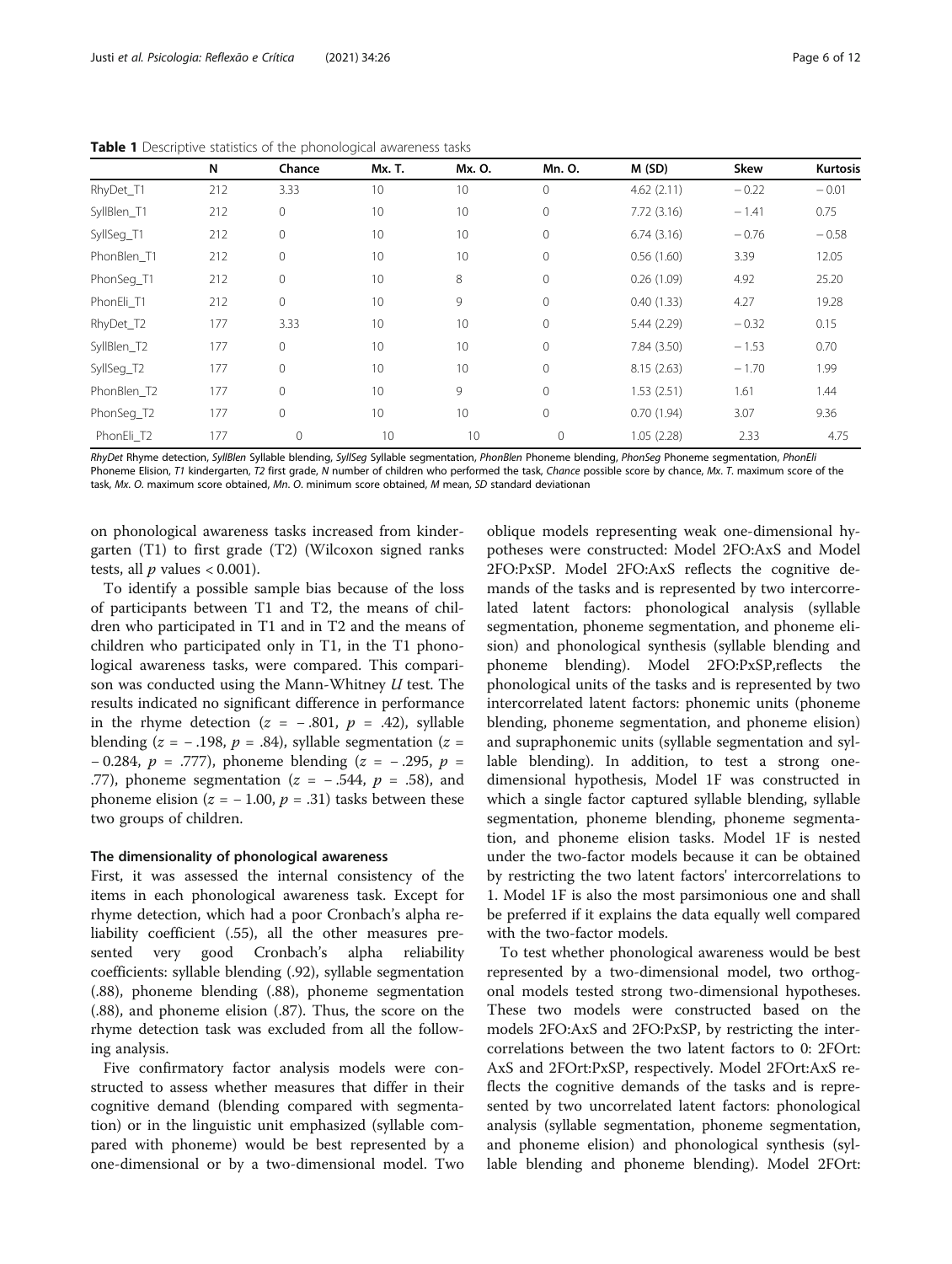PxSP reflects the phonological units of the tasks and is represented by two uncorrelated latent factors: phonemic units (phoneme blending, phoneme segmentation, and phoneme elision) and supraphonemic units (syllable segmentation and syllable blending).

As shown in Table [1,](#page-5-0) especially in time 1, departures from normality were found for a reasonable number of variables. Thus to evaluate the models, maximum likelihood robust methods were employed, and Bollen-Stine bootstrap with 2000 bootstrap samples (Bollen and Stine, [1992](#page-11-0)) was used to correct the chi-square  $(X^2)$ . Following Cangur and Ercan's [\(2015\)](#page-11-0) criteria of model fit, a good fit to the data was indicated by (a) a nonsignificant chi-square test (in the present study, we employed the Bollen-Stine bootstrapped  $X^2$ ); (b) a comparative fit index (CFI) with values of at least .95; and (c) a root mean square error of approximation (RMSEA) with values of .08 or less. In addition, to compare different nested models, we tested the difference in their Bollen-Stine bootstrapped  $X^2$  (a nonsignificant test indicates that the restrictive model fits the data just as well as the less restrictive comparison model), and we report two information criteria indices, namely the Akaike information criterion (AIC) and the Bayesian information criterion (BIC), where smaller values represent a better fitting model. Table 2 presents the fit indices for the five different models when the children were in the kindergarten.

As can be seen in Table 2, considering the data from children in the last year of kindergarten  $(N = 212)$ , the strong two-dimensional orthogonal models (models 2FOrt:AxS and 2FOrt:PxSP) presented a statistically significant B-S  $X^2$  (all p values < .05), suggesting a poor fit to the data. Concerning the one-dimensional models (strong and weak), all three models presented a good fit to the data with a nonsignificant B-S  $X^2$  (all p values > .15), CFI values higher than .95, and RMSEA values lower than .08 (Cangur and Ercan, [2015](#page-11-0)). These results suggest Model 1F as the best choice due to its parsimony, especially in comparison with Model 2FO:AxS, which did not present a statistically significant smaller B-S  $X^2$  value and presented higher AIC and BIC values. However, the situation is different when Model 1F is compared to Model 2FO:PxSP, because the latter presented a B-S  $X^2$  significantly lower than model 1F (B-S  $X^2$  difference with Model 1F = 5.727,  $p = 0.017$ ), indicating a better data fit for Model 2F:PxSP. It is important to notice that smaller AIC and BIC values represent a better fitting model, and Model 2F:PxSP also presented smaller AIC and BIC values than Model 1F. Thus, at least in the last year of kindergarten, the model that best represents phonological awareness dimensionality in Brazilian Portuguese is a weak one-dimensional model in which phonological units represent two intercorrelated latent factors: phonemic and supraphonemic.

Taking into account the children's data when they were in the first grade ( $N = 177$ ), the only model that fitted the data well was the Model 2FO:PxSP (B-S  $X^2$  = 2.465,  $df = 4$ ,  $p = .651$ ; CFI > .999; RMSEA < .001; AIC = 23.275; BIC = 58.213). All the other models presented statistically significant B-S  $X^2$  values (all Bollen-Stine bootstrapped  $p$  values  $\langle .01 \rangle$ . Thus, in the first grade, the model that best represents phonological awareness dimensionality is also the weak one-dimensional model in which phonological units represent two intercorrelated latent factors: phonemic and supraphonemic units (Model 2FO:PxSP). Figure [1](#page-7-0) presents the model 2FO: PxSP. It is important to notice that both in the kindergarten and first grade models, the factors correlation and all loadings to their corresponding indicators were statistically significant.

In all the analyses so far, the rhyme detection task was not included because it had a poor Cronbach's alpha reliability coefficient (.550). However, we decided to test if the model 2FO:PxSP would still present a good data fit with the inclusion of the rhyme detection task. Thus the supraphonemic factor included rhyme detection, syllable blending, and syllable segmentation. Even with the inclusion of the rhyme task, the model 2FO:PxSP fitted the data very well in the kindergarten (B-S  $X^2$  = 9.860, df = 8, p = .275; CFI = .998; RMSEA = .019; AIC = 34.590; BIC = 78.226) and in the first grade (B-S  $X^2$  = 11.960, df  $= 8, p = .153; CFI = .997; RMSEA = .027; AIC = 35.035;$ BIC = 76.325). On the other hand, with the inclusion of the rhyme task, all the other models presented

**Table 2** Fit indices for models of the structure of phonological awareness tasks

| Model      | $B-S X^2$ | df          | CFI    | <b>RMSEA</b> | B-S $X^2$ difference with Model 1F | <b>AIC</b> | <b>BIC</b> |  |
|------------|-----------|-------------|--------|--------------|------------------------------------|------------|------------|--|
| 1F         | 6.916     |             | .998   | .020         | $\overline{\phantom{0}}$           | 25.443     | 59.009     |  |
| 2FO:AxS    | 6.593     | 4           | .995   | .041         | .322, $p = 0.570$                  | 27.392     | 64.314     |  |
| 2FO:PxSP   | 1.188     | 4           | > .999 | < 0.001      | 5.727, $p = 0.017$                 | 22.749     | 23.393     |  |
| 2FOrt:AxS  | 22.458*   | $6^{\circ}$ | .445   | .349         | $\qquad \qquad -$                  | 177.946    | 208.155    |  |
| 2FOrt:PxSP | 13.002*   | $6^a$       | .975   | .074         | $\overline{\phantom{0}}$           | 31.013     | 61.222     |  |

B-S  $X^2$  Bollen-Stine bootstrapped  $X^2$ , df degrees of freedom, CFI Comparative Fit Index, RMSEA root mean square error of approximation, AIC Akaike information criterion, BIC Bayesian information criterion

 $*p < .05$ 

<sup>a</sup>lt was necessary to impose an additional restriction on the model, so that it could be identified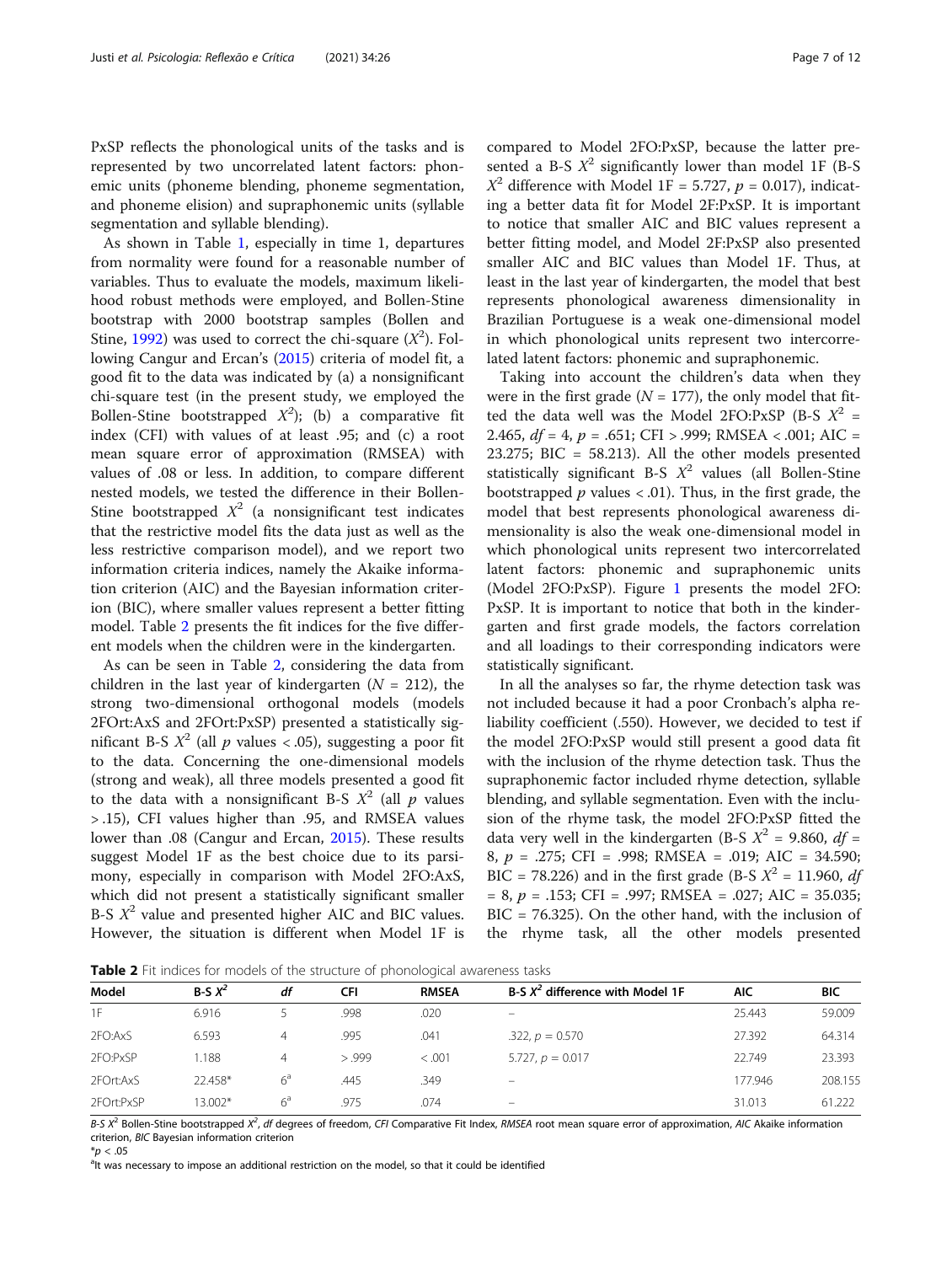<span id="page-7-0"></span>Justi et al. Psicologia: Reflexão e Crítica (2021) 34:26 Page 8 of 12



statistically significant B-S  $X^2$  values (all Bollen-Stine bootstrapped  $p$  values < .05). Thus, the inclusion of the rhyme task does not change the conclusion that the Model 2FO:PxSP is the best model of phonological awareness dimensionality in Brazilian Portuguese.

Considering that model 2FO:PxSP was the best model in the kindergarten and the first grade, we decided to test the longitudinal relationship between the phonemic units (phoneme blending, phoneme segmentation, and phoneme elision) and supraphonemic units (syllable segmentation, and syllable blending). Paths were then added in Model 2FO:PxSP from time 1 (kindergarten) supraphonemic units to time 2 (first grade) phonemic and supraphonemic units, and paths from time 1 phonemic units to time 2 phonemic and supraphonemic units. It is important to notice that this cross-lagged longitudinal model tests two different hypotheses: (1) if there is a  $3<sup>rd</sup>$ factor mediating the relationship between the supraphonemic and phonemic factors (e.g., brain maturation or I.Q.), both time 1 supraphonemic and phonemic units shall predict time 2 supraphonemic and phonemic units; however, (2) if phonological awareness has a reciprocal relationship with reading instruction, and phonemic awareness only develops along with the teaching of reading (Ziegler and Goswami, [2005](#page-11-0)), time 1 supraphonemic units shall predict time 2 supraphonemic and phonemic units, but time 1 phonemic units shall predict only time 2 phonemic units. That is, the development of phonemic awareness depends on phonological awareness and on the teaching of reading, but supraphonemic awareness can be detected before the teaching of reading.

The longitudinal model 2FO:PxSP fitted the data well: B-S  $X^2 = 39.078$ ,  $df = 30$ ,  $p = .124$ ; CFI = .957; RMSEA = .078; AIC = 112.214; BIC = 191.618. All loadings from

the latent constructs (time 1 and time 2 phonological units and supraphonological units) to their corresponding indicators were significant (all  $p < .05$ ). More importantly, the paths from T1 supraphonemic units to T2 supraphonemic and phonemic units were significant  $(p)$ = .002 and  $p = .06$ , respectively). However, considering the paths from T1 phonemic units to T2 phonemic and supraphonemic units, the former was significant ( $p <$ .01) but not the latter ( $p = .38$ ). As theoretically expected, this result indicates that supraphonemic awareness is predictive of future phonemic awareness, but not otherwise.

# **Discussion**

The present study sought to evaluate the dimensionality of phonological awareness in Brazilian Portuguese speaking children and to assess the effects of reading instruction on phonological awareness dimensionality by investigating longitudinally whether the same model would describe phonological awareness dimensionality in kindergarten and at the end of the first grade (formal reading instruction starts in Brazil in the first grade). The results of the confirmatory factor analyses were straightforward: strong one-dimensional and twodimensional hypotheses were refuted. The best model in kindergarten and the first grade was model 2FO:PxSP, a weak one-dimensional model with two intercorrelated latent factors representing supraphonemic and phonemic units.

Overall, we believe that the results are in line with the Psycholinguistic Grain Size Theory (Ziegler and Goswami, [2005\)](#page-11-0). For example, the model 2FO:PxSP supraphonemic and phonemic latent factors are compatible with the idea that phonological awareness development is quasi-hierarchical (e.g., Anthony et al., [2003;](#page-11-0) Goswami, [2018\)](#page-11-0), that is, awareness of larger grain sizes (e.g., words, syllables, rhymes) develops first, and phonemic awareness only develops once children are taught to read and write (Ziegler and Goswami, [2005\)](#page-11-0). This developmental pattern is evident in the children's scores: although all scores were above chance level, children performed very well on syllabic tasks but performed very poor on phonemic tasks.

Performance at floor level on the phoneme tasks employed in the present research is a common finding for six-year-old children (e.g., Anthony et al., [2003](#page-11-0); Papadopoulos et al., [2012\)](#page-11-0). It is interesting to note that, although children increased their scores in the phoneme tasks from kindergarten to first grade, about eight months later, their scores were still very low. An interesting contrast is to compare these results with those from the study of Papadopoulos et al. ([2012](#page-11-0)) with Greek children because they also employed a phoneme elision task, and participants from their study are about the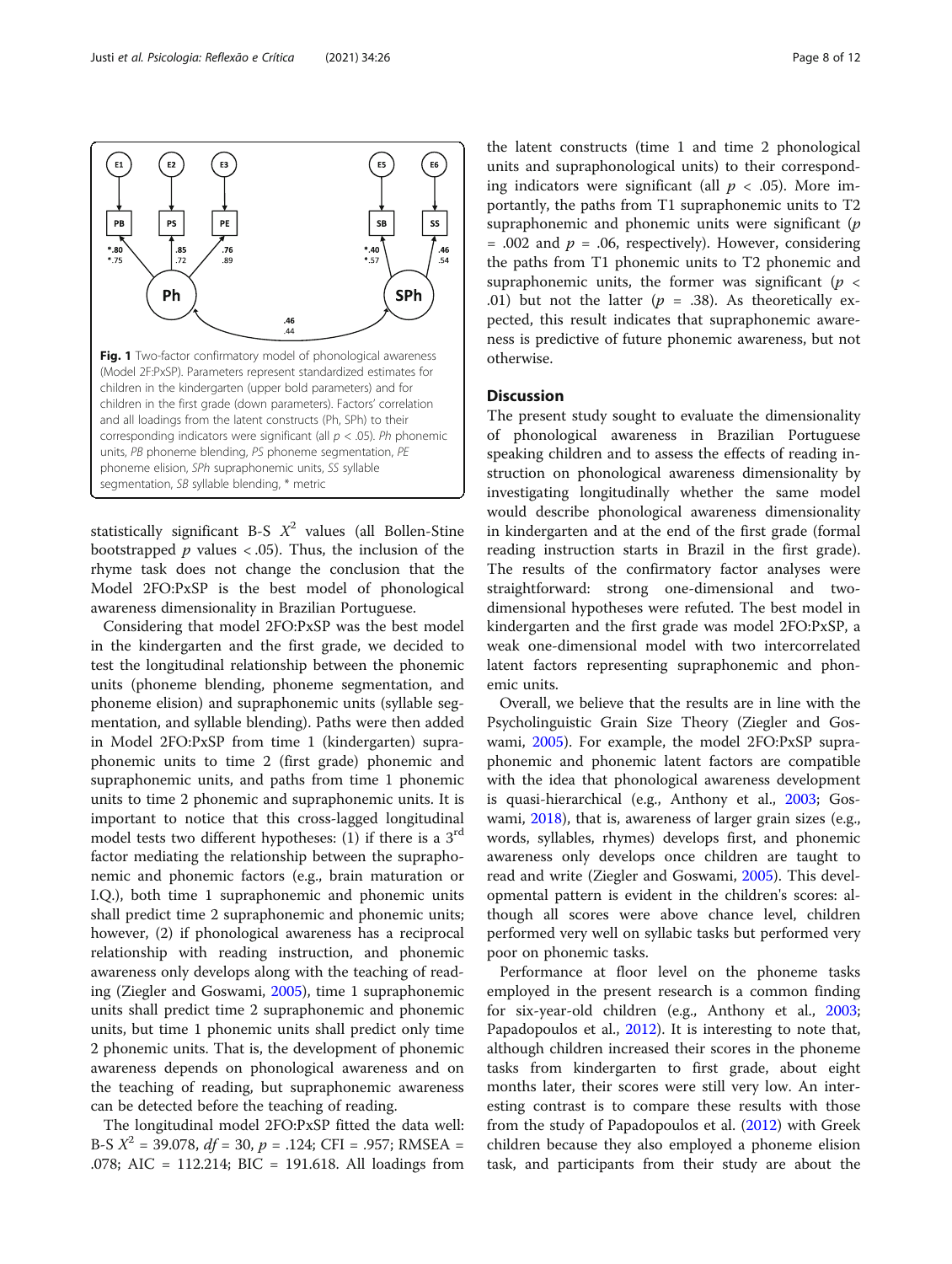same age as ours in time 1 and in time 2. In both studies, it is interesting to note that, in time 1, children were at floor levels on the phoneme elision task. However, 1 year later, children from Papadopoulos et al.'s study were at the mean score in the task while children from our study were still struggling. We believe that this difference can be explained, at least in part, by differences between the languages in grapheme-phoneme mapping. After all, Greek is much more consistent than Portuguese, and learning to read is expected to develop faster in consistent languages (e.g., Seymour et al., [2003;](#page-11-0) Ziegler et al., [2010\)](#page-11-0). According to Psycholinguistic Grain Size Theory, this consistency effect occurs because phonological representations become amalgamated with orthographic representations as literacy is acquired (Ziegler and Goswami, [2005\)](#page-11-0). Thus, it is easier for children to discover and isolate phonemes as they learn to read in consistent orthographies.

The present study also tested the longitudinal relationship between the 2FO:PxSP model's phonemic and supraphonemic awareness latent factors. The supraphonemic awareness in kindergarten predicted phonemic awareness in the first grade; however, phonemic awareness in kindergarten did not predict supraphonemic awareness in the first grade. Since a cross-lagged model was employed, we could reject a common  $3<sup>rd</sup>$  factor explanation (if that was the case, we could expect both time 1 factors to predict both time 2 factors to some degree). We interpret this finding in line with the reciprocal relationship between reading and phonological awareness in the sense that a certain level of phonological awareness may be necessary for grasping the alphabetic principle per se, and, as the learning of grapheme-phoneme mappings progress, this knowledge promotes the refinement of phonemic awareness (Ziegler and Goswami, [2005\)](#page-11-0). Thus, it makes sense to think that supraphonemic awareness could predict initial phoneme awareness. However, as phonemic awareness is also influenced by learning to read, phonemic awareness increases due to reading experience are not expected to predict future supraphonemic awareness.

Considering other studies that investigated the factorial structure of different phonological awareness measures with Brazilian Portuguese speaking children (Godoy and Cogo-Moreira, [2015;](#page-11-0) Santos and Lima, [2017](#page-11-0); Germano et al., [2017\)](#page-11-0), the most comparable to ours is the study by Germano et al. ([2017](#page-11-0)). The study by Godoy and Cogo-Moreira [\(2015\)](#page-11-0) and the study by Santos and Lima ([2017](#page-11-0)) did not manipulate the linguistic unit involved in the phonological awareness tasks in their study (they only employed phonemic tasks) and investigated older children (from first to  $6<sup>th</sup>$  grade). Especially in Santos and Lima's study, the results are difficult to interpret because there is no manipulation of phonological unit (e.g., syllable X phoneme) or cognitive demand (e.g., analysis X synthesis). The study by Godoy and Cogo-Moreira somehow manipulated the tasks' cognitive demand (segmentation X deletion tasks). However, it is important to notice that their three factors were strongly correlated ( $r = 0.74$  to  $r = 0.83$ ), suggesting that a unidimensional model would be consistent with the data (unfortunately, the researchers did not assess the data fit of a one-dimensional model).

On the other hand, the results by Germano et al. ([2017\)](#page-11-0) study are consistent with ours, because the phonological awareness measures loaded mainly in two factors, one with supraphonemic measures (e.g., rhyme and alliteration) and one with measures of phoneme analysis and synthesis. We attribute the fact that syllabic segmentation in Germano et al.'s study did not load in the same factor as rhyme and alliteration to the inclusion of other measures in the analyses not direct related to the construct of phonological awareness (e.g., lettername knowledge, rapid automatized naming, word and nonword reading, etc.). Another problem was the use of exploratory factor analysis which do not allow the test and comparison of specific hypotheses about phonological awareness dimensionality. Thus, we believe that the present research advances in relation to previous research in Brazilian Portuguese by testing different theoretical models about phonological awareness dimensionality and by demonstrating that a weak onedimensional model with correlated latent factors representing supraphonemic and phonemic awareness (model 2FO:PxSP) is the best model both in kindergarten and in first grade.

Regarding international studies, the results of the present study are consistent with the one-dimensional interpretations of the results from the studies by Anthony et al. ([2002,](#page-11-0) [2011](#page-11-0)), Anthony and Lonigan ([2004](#page-11-0)), Lonigan et al. (Lonigan, Burgess, Anthony, and Barker, [1998](#page-11-0); Lonigan, Burgess, and Anthony, [2000\)](#page-11-0), Papadopoulos et al. (Papadopoulos et al., [2009;](#page-11-0) Papadopoulos et al., [2012\)](#page-11-0), Schatschneider et al. ([1999](#page-11-0)), Vloedgraven and Verhoeven [\(2007,](#page-11-0) [2009\)](#page-11-0), and Wagner et al. ([1997](#page-11-0)). Consider, for example, Anthony and Lonigan ([2004](#page-11-0)) study, which reanalyzed data from four different studies with English speaking children. Anthony and Lonigan employed confirmatory factor analyses and reported that the difference between fits of the nested one-factor and two-factor oblique models was not significant in the kindergarten and the first grade. However, the two-factor oblique model fit was reliably better than that of the one-factor model in the second-grade data. It is interesting to notice that the conceptualization of the two-factor oblique model from Anthony and Lonigan's study is compatible with two correlated supraphonemic and phonemic factors like the model 2FO:PxSP in the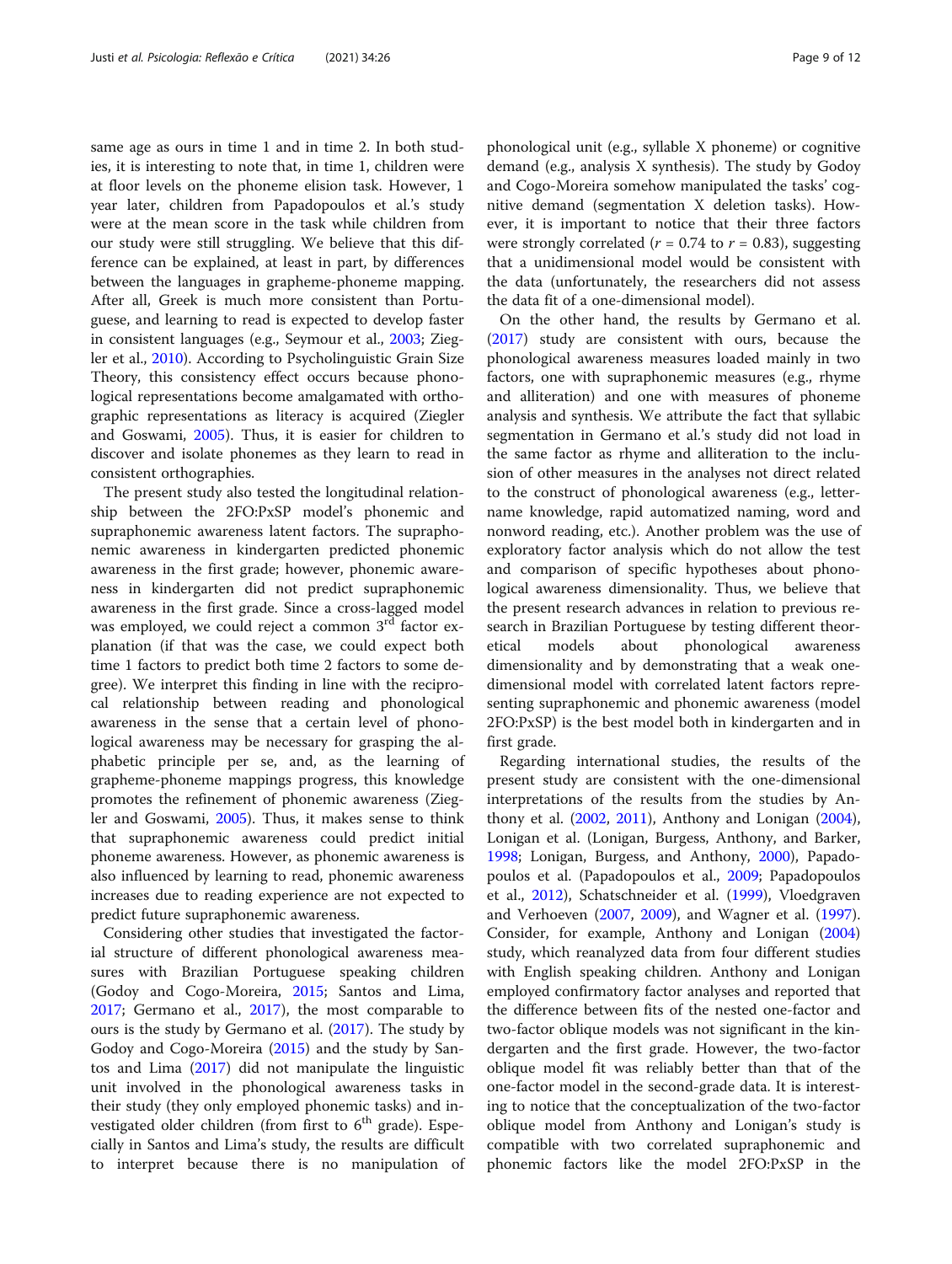present study (the main difference being that, in Anthony and Lonigan's study, the supraphonemic factor was indexed by onset and rhyme variables).

Another interesting example comes from the study by Papadopoulos et al. [\(2012\)](#page-11-0) with Greek speaking children. The findings from Papadopoulos et al. about phonological awareness dimensionality favored a nested-factor model, which consisted of a general first-order factor, a first-order supraphonemic factor, and a first-order phonemic factor, representing a single unified construct. Thus, the conceptualization of phonological awareness consisting somehow of supraphonemic and phonemic factors seems to have empirical support in languages that differ significantly in grapheme-phoneme mapping: Greek (Papadopoulos et al., [2012\)](#page-11-0) being the most consistent, Portuguese a kind of middle ground, and English (Anthony and Lonigan, [2004](#page-11-0)) being by far the least consistent language. However, it is important to point out that not all studies that favored unidimensional interpretations of phonological awareness considered the tasks' phonological unit as one of its facets. For example, in the study by Anthony et al. [\(2011\)](#page-11-0), the phonological awareness facets were characterized by the tasks' cognitive demand (blending multiple-choice, blending freeresponse, elision multiple-choice, and elision freeresponse).

On the other hand, the results of the present study are inconsistent with the findings of Wagner et al. ([1993](#page-11-0), [1994](#page-11-0)), Hatcher and Hulme ([1999](#page-11-0)), Runge and Watkins ([2006](#page-11-0)), and Wolff and Gustafsson [\(2015](#page-11-0)). A reason for the difference in results regarding the studies by Wagner and colleagues may be that those researchers did not assess a second-order model. The studies by Wagner et al. ([1997](#page-11-0)) and Wagner et al. [\(1994](#page-11-0)) evaluated the same sample. In the 1994 study, data on children from kindergarten to  $2<sup>nd</sup>$  grade were analyzed. In the 1997 study, data on the  $2<sup>nd</sup>$  graders were reanalyzed, together with data on those same children when they were in the  $3<sup>rd</sup>$  and  $4<sup>th</sup>$  grades. A strong correlation was identified between the factors "phonological synthesis" and "phonological analysis"; the correlations were equal to or stronger than 0.78 in the initial years and reached perfection with data on the  $3<sup>rd</sup>$  graders. Thus, in the 1997 study, those researchers decided to assess the fit to the data of a model with a second-order factor and determined that it was consistent with the data in all analyses (kindergarten,  $1<sup>st</sup>$ ,  $2<sup>nd</sup>$ ,  $3<sup>rd</sup>$ , and  $4<sup>th</sup>$ ). Therefore, because the same children were analyzed in the studies by Wagner et al. ([1994](#page-11-0)) and Wagner et al. ([1997](#page-11-0)), the two-dimensionality identified in the previous studies by Wagner and colleagues may be because alternative models representing onedimensionality were not tested.

The inconsistency between the results of the present study and the findings of Hatcher and Hulme ([1999](#page-11-0)) and

Runge and Watkins [\(2006\)](#page-11-0) can be attributed to differences in the statistical analysis employed because, in both studies, phonological awareness was conceptualized as involving supraphonemic (mainly rhyme) and phonemic factors. For example, both Hatcher and Hulme and Runge and Watkins employed exploratory factor analysis and included measures of other constructs in the analyses. The measures of other constructs and the kind of rotation employed can obscure factor interpretation in studies with exploratory factor analysis (Anthony and Lonigan, [2004\)](#page-11-0). Also, it is important to point out that in the study by Runge and Watkins the correlation between the rhyme factor and the phonemic awareness factor was .63; thus, it does not exclude a one-dimensional interpretation. Therefore, the difference in results between the present study and the studies by Hatcher and Hulme and by Runge and Watkins can be attributed to the type of statistical analysis employed (e.g., exploratory factor analysis versus confirmatory factor analysis).

Wolff and Gustafsson ([2015\)](#page-11-0) is another interesting study to compare with ours. Wolff and Gustafsson's findings corroborated a bifactor model with a general factor and four narrow factors representing the cognitive demand (blending/segmentation and manipulation) and the phonological unit (morphemes/words and phonemes) involved in the tasks. Thus, to some extent, their results diverge from ours because they had to include a factor accounting for the tasks' cognitive demand. However, Wolff and Gustafsson also tested a structural equation model of how the cognitive abilities Visual (e.g., Colored Progressive Matrices, Wechsler Matrices), Verbal (e.g., Word Span forward and backward), and Fluid Intelligence relate to the phonological awareness factors representing cognitive demand and phonological unit. In this model, when the relationship between fluid intelligence and phonological awareness was considered, factors related to the tasks' cognitive demand (identification, blending/segmentation, and manipulation) were significantly related to fluid intelligence, but the factors related to the tasks' phonological units (syllables and phonemes) were not. In addition, the phonological units (phonemes and syllables) had a moderate correlation with verbal ability. If we consider that the measures of verbal ability involved mainly measures related to phonological working memory (e.g., word span forward and backward), this result can be interpreted as convergent validity evidence for phonological units as an important facet of phonological awareness because phonological awareness and phonological working memory are expected to correlate in a phonological processing model (e.g., Wagner et al., [1993](#page-11-0)).

On the other hand, since phonological awareness and fluid intelligence are expected to be different constructs, the lack of relationship between fluid intelligence and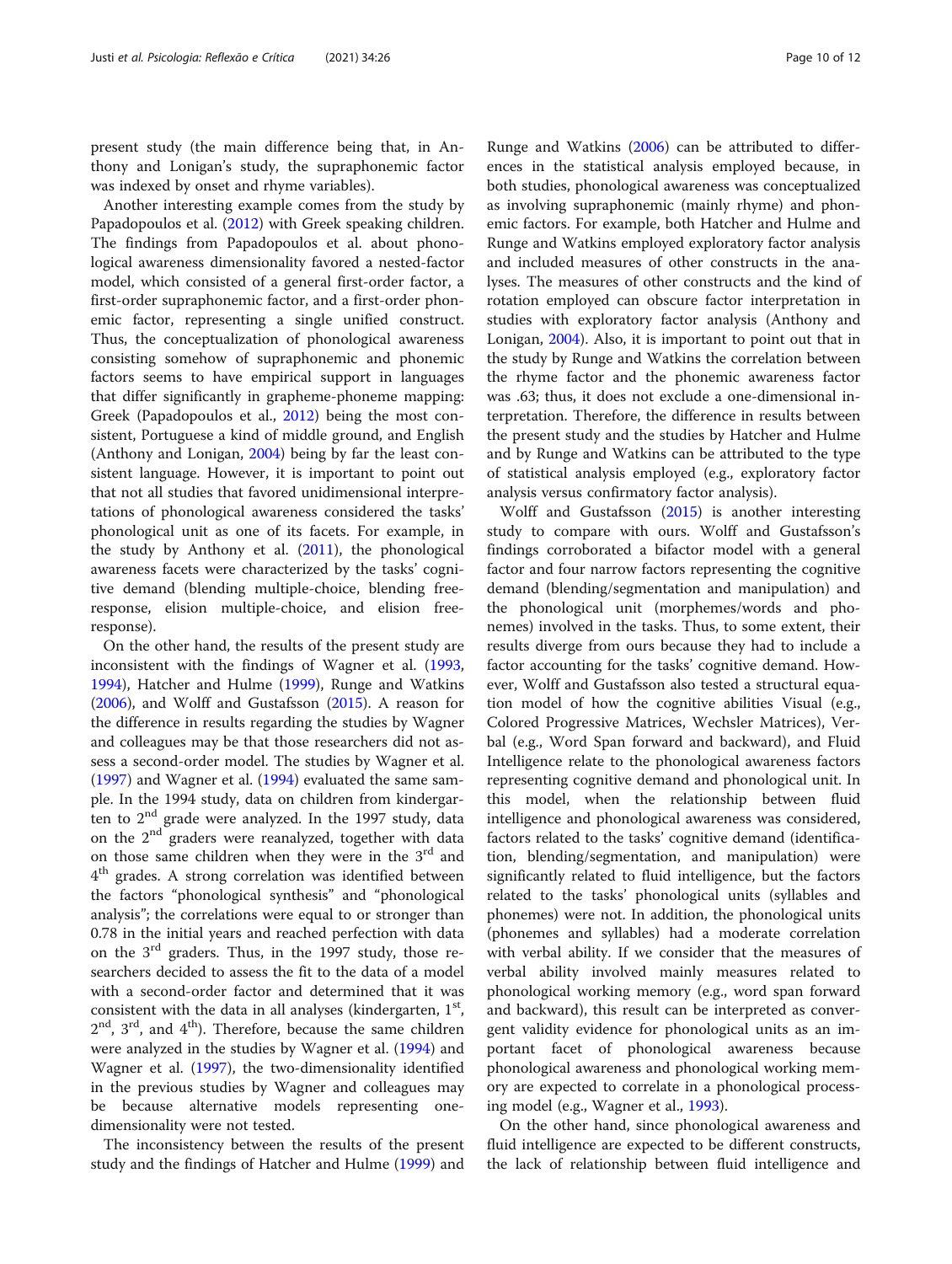factors related to the tasks' phonological units in Wolff and Gustafsson ([2015](#page-11-0))' study can be interpreted as discriminant validity evidence for these factors. Therefore, we interpret Wolff and Gustafsson results as indicating that the type of phonological unit is a true facet of phonological awareness, while cognitive demand may be only accidentally related to it. In this regard, Wolff and Gustafsson results are quite compatible with ours.

### Present study's limitations

A limitation of the present study was the rhyme detection task which had a poor Cronbach's alpha reliability coefficient (.550) and was not included in the confirmatory factor analyses. It is not clear why the rhyme task presented a low reliability coefficient, although we suspect that some items were very difficult because they shared many phonemes with the distractor word. However, it is important to notice that the inclusion of the rhyme detection task did not change the results, that is, Model 2FO:PxSP was again the model which presented the best fit to the data. Thus, the inclusion of the rhyme task does not change the conclusion that the model that best represents phonological awareness dimensionality in Brazilian Portuguese is the weak one-dimensional model in which phonological units represent two intercorrelated latent factors: phonemic units and supraphonemic units (Model 2FO:PxSP).

Another limitation of the present study is that we have assumed a typical developing sample based on the lack of parental report of diagnosis of intellectual disability. However, a much stronger conclusion concerning these matters would be achieved if we had employed an intelligence test in the present research. Thus, it would be interesting if future studies investigate the dimensionality of phonological awareness in typical and atypical developing children. As far as we know, there is no such study.

# Conclusion

Phonological awareness is one of the most important predictors of reading. However, there is still controversy as to whether phonological awareness is a unitary ability or not. In this study, we employed phonological awareness measures that differ both in cognitive demand (detection, blending, segmentation, and elision) and in the phonological unit involved (rhyme, syllable, and phoneme). Thus, we were able to test several theoretical models on the dimensionality of phonological awareness in Brazilian Portuguese. We also evaluated whether the same theoretical model would describe the phonological awareness dimensionality in kindergarten and in the first grade. Our results suggest that the best model of the phonological awareness dimensionality consists of two correlated factors: phonemic awareness and supraphonemic awareness. This model was the best model in kindergarten and the first grade. In addition, supraphonemic awareness in the kindergarten predicted phoneme awareness in the first grade. However, phonemic awareness in the kindergarten did not predict supraphonemic awareness in the first grade.

From a theoretical point of view, the present study's results bring important evidence about the dimensionality of phonological awareness in Brazilian Portuguese, suggesting that, like in other languages, the onedimensionality of phonological awareness can be assumed in Brazilian Portuguese. Our results also corroborate theories advocating that phonological awareness develops from larger phonological units to smaller phonological units. From a more practical point of view, the one-dimensionality of phonological awareness has implications for test building and psychological assessment, suggesting that tests employing different phonological units (e.g., syllables, rhymes, phonemes) can be interpreted as tapping the same underlying ability.

#### Acknowledgements

The authors would like to thank Professor Cláudia Cardoso-Martins, PhD, who read a previous version of this article. We also would like to thank the students: Debora Caetano, Mariana Galliano de Araújo, Nayara Casemiro, Nicole Costa Faria, and Vitor Leite Ferreira. They helped in the data collection of the current research.

#### Authors' contributions

As the first author of this manuscript, CNGJ contributed to the research design, instruments construction, discussion of results, and most of the writing of the manuscript. The second author, FGH, contributed to the data collection and tabulation and for the writing of the manuscript. The third author, FRRJ, contributed to data analysis, visualization, and writing (review and editing of the manuscript). All authors read and approved the final manuscript.

#### Funding

Cláudia Nascimento Guaraldo Justi received a grant from CNPq - National Council for Scientific and Technological Development - for conducting this research [grant number 445179/2014-7]. Flávia Guimarães Henriques received a scholarship from Coordenação de Aperfeiçoamento de Pessoal de Nível Superior - Brasil (CAPES) - Finance Code 001.

#### Availability of data and materials

Please contact the author for data requests.

#### **Declarations**

#### Ethics approval and consent to participate

This study is part of a broader longitudinal study approved by the Human Research Ethics Committee of the authors' institution (Protocol: 16525513.9.0000.5147). Procedures in this study adhered to ethical research policies and were also approved by the children's schools board. In addition to the signing of the Informed Consent Form by the children's guardians, oral assent was obtained from each child at every testing session.

#### Consent for publication

Not applicable.

#### Competing interests

The authors declare that they have no competing interests.